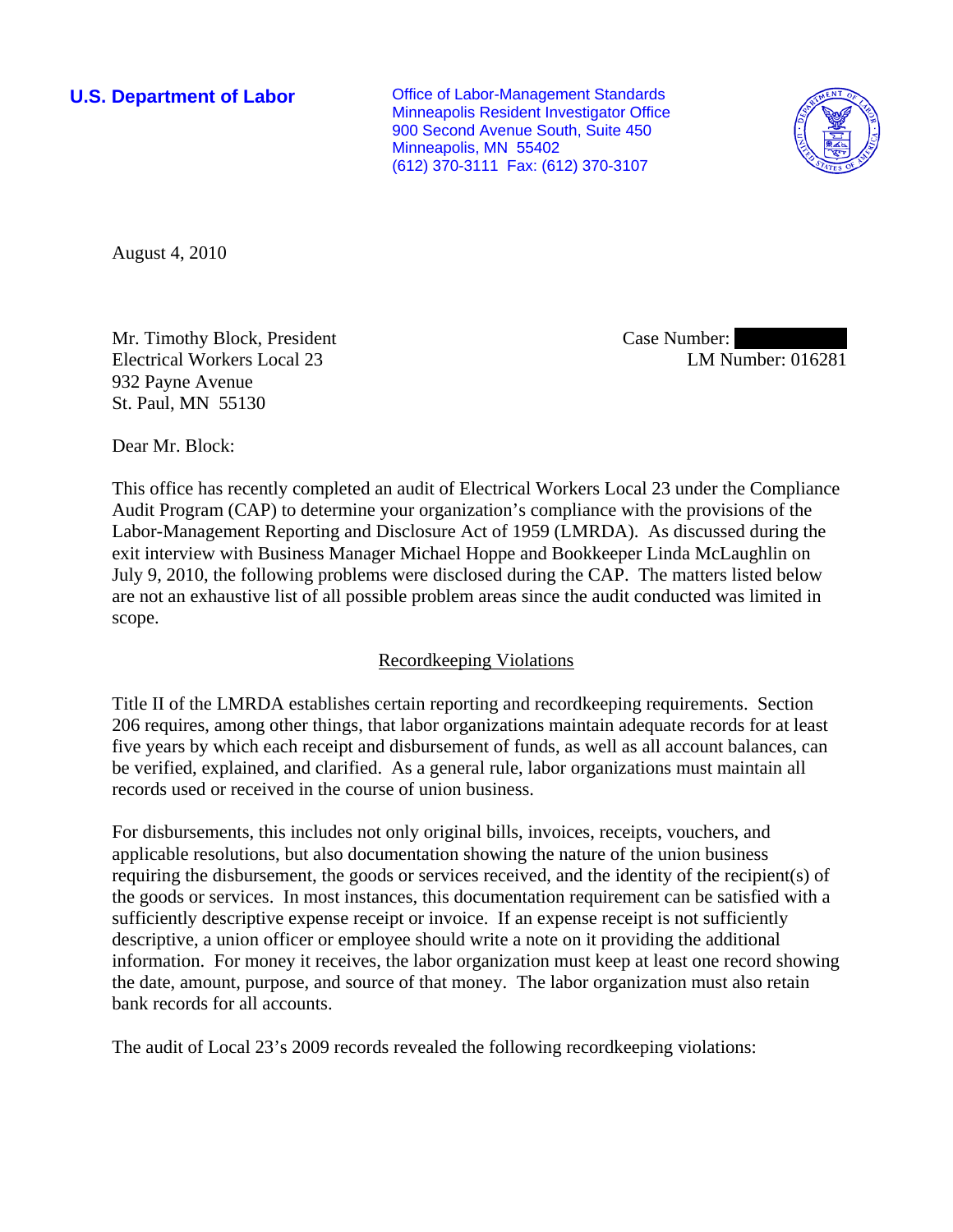Mr. Timothy Block August 4, 2010 Page 2 of 5

### 1. Receipts Records

 Local 23 did not record in its receipts records some of the interest earned on certificates of deposit (CDs) totaling at least \$2,000 during the audit period. For example, one of the CDs at NSP Credit Union earned \$194.11 of interest during fiscal year 2009, but it was not recorded on Local 23's books until fiscal year 2010.

Additionally, entries in the receipts journal did not indicate the date in which dues checkoff checks were received. During the audit Ms. McLaughlin advised that she records dues checkoff checks in the receipts journal for the month they are received, but she does not record the date of the receipt. The local's receipts, generally for a two to three week period, are then recorded as one deposit entry in QuickBooks. The money is then deposited into the checking account.

Receipts records must include an adequate identification of all money received. The records should show the date and amount received, and the source of the money. The date of receipt is required to verify, explain, or clarify amounts required to be reported in Statement B (Receipts and Disbursements) of the Labor Organization Annual Report Form LM-2 (LM-2). The LM-2 instructions for Statement B state that receipts must be recorded when money is actually received, and disbursements must be recorded when money is actually paid out. Failure to record the date money was received could result in reporting some receipts for a different year than the one in which they were received.

## 2. Reimbursed Expenses

Local 23 did not retain adequate documentation for reimbursed expenses incurred by union officers and employees totaling at least \$1,652.23. Mr. Hoppe advised that it's a common practice for officers and employees to pay for travel accommodations such as airfare and lodging on personal credit cards, and Local 23 reimburses them for the expense. Local 23's records showed that in some instances, officers and/or employees did not turn in the vendor receipts for the expenses, but instead they provided a copy of their credit card statement showing the charge.

As noted above, labor organizations must retain original receipts, bills, and vouchers for all disbursements. The president and treasurer (or corresponding principal officers), who are required to sign your union's LM report, are responsible for properly maintaining union records.

As agreed, provided that Local 23 maintains adequate documentation as discussed above in the future, no additional enforcement action will be taken regarding these violations.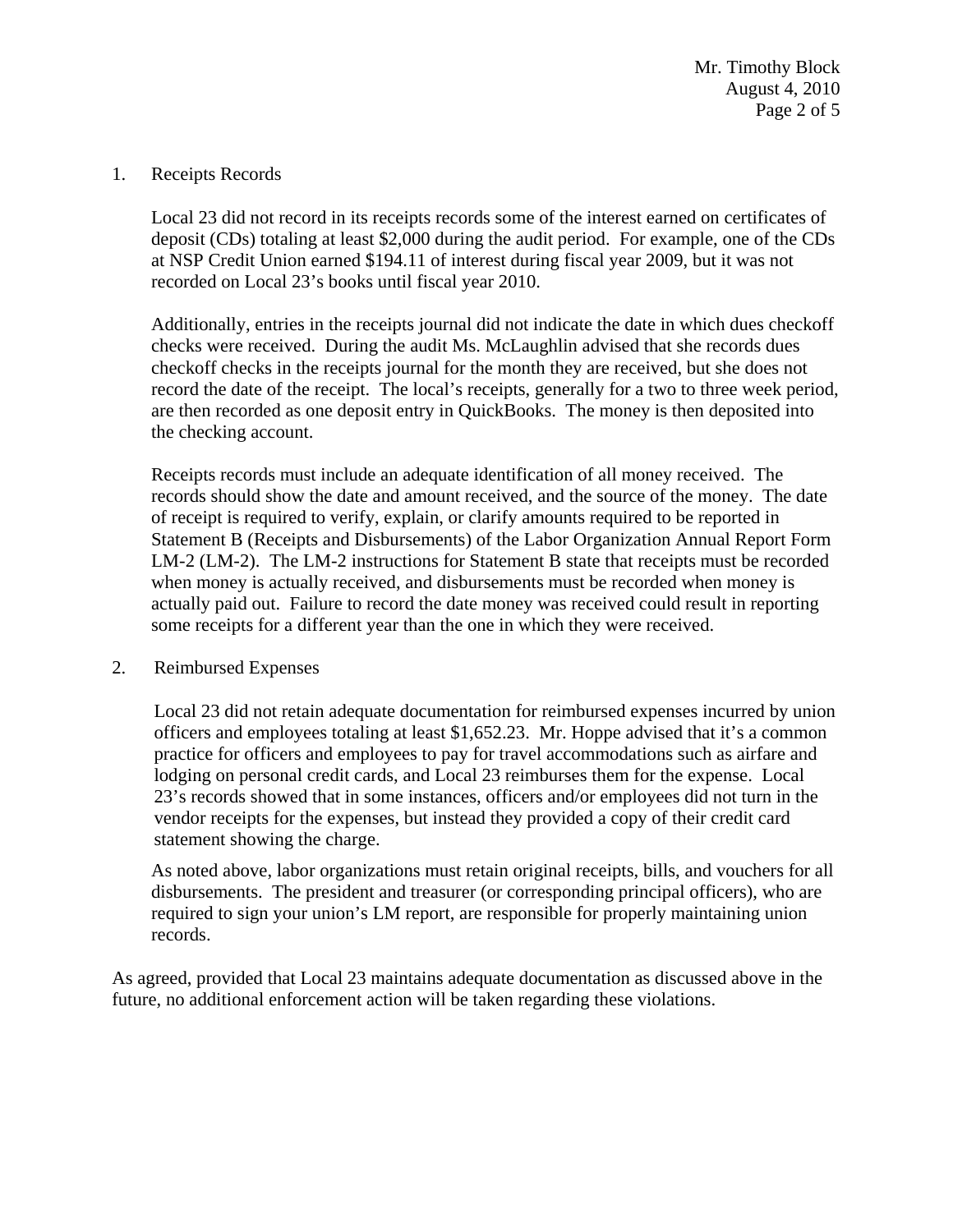# Reporting Violations

The audit disclosed a violation of LMRDA Section 201(b), which requires labor organizations to file annual financial reports accurately disclosing their financial condition and operations. The Labor Organization Annual Report (Form LM-2) filed by Local 23 for fiscal year ending July 31, 2009, was deficient in the following areas:

1. Acquire/Dispose of Property

Item 15 (During the reporting period did your organization acquire or dispose of any assets in any manner other than by purchase or sale?) should have been answered, "Yes," because Local 23 gave away hats and retirement gifts totaling more than \$1,300 during the year. The type and value of any property received or given away must be identified in the additional information section of the LM report along with the identity of the recipient(s) or donor(s) of such property. For reporting purposes, each recipient need not be itemized. Recipients can be described by broad categories, if appropriate, such as "members" or "new retirees."

2. Disbursements to Officers and Employees

Local 23 did not include at least \$42,325 in disbursements to officers and employees in Schedule 11 (All Officers and Disbursements to Officers) and Schedule 12 (Disbursements to Employees). Schedule 11 and Schedule 12 were deficient in the following areas:

- a. Names of Officers (Column A): Local 23 did not report the names of some executive board members and the total amounts of payments to them in Schedule 11. All persons who held office during the year must be reported in Schedule 11 regardless of whether they received any payments from the union.
- b. Gross Salary Payments (Column D): Local 23 has agreements with Ever-Green Energy and Xcel Energy, two of its largest employers, to reimburse them for wages paid to union officers and employees who conduct union business. The general ledger showed that Local 23 disbursed to Ever-Green Energy and Xcel Energy at least \$26,000 for lost wages during the audit period. These wages are considered "indirect disbursements" (as described below) to officers and employees for LM reporting purposes and must be included in the amounts reported in Column D (Gross Salary Disbursements) of Schedule 11 and/or Schedule 12 allocated among those officers and employees who received the payments from Ever-Green Energy and Xcel Energy. However, Local 23 did not correctly report payments made on behalf of officers and employees in Schedules 11 and 12. It appears these payments were erroneously reported in Schedule 15 (Representational Activities) or Schedule 19 (Union Administration).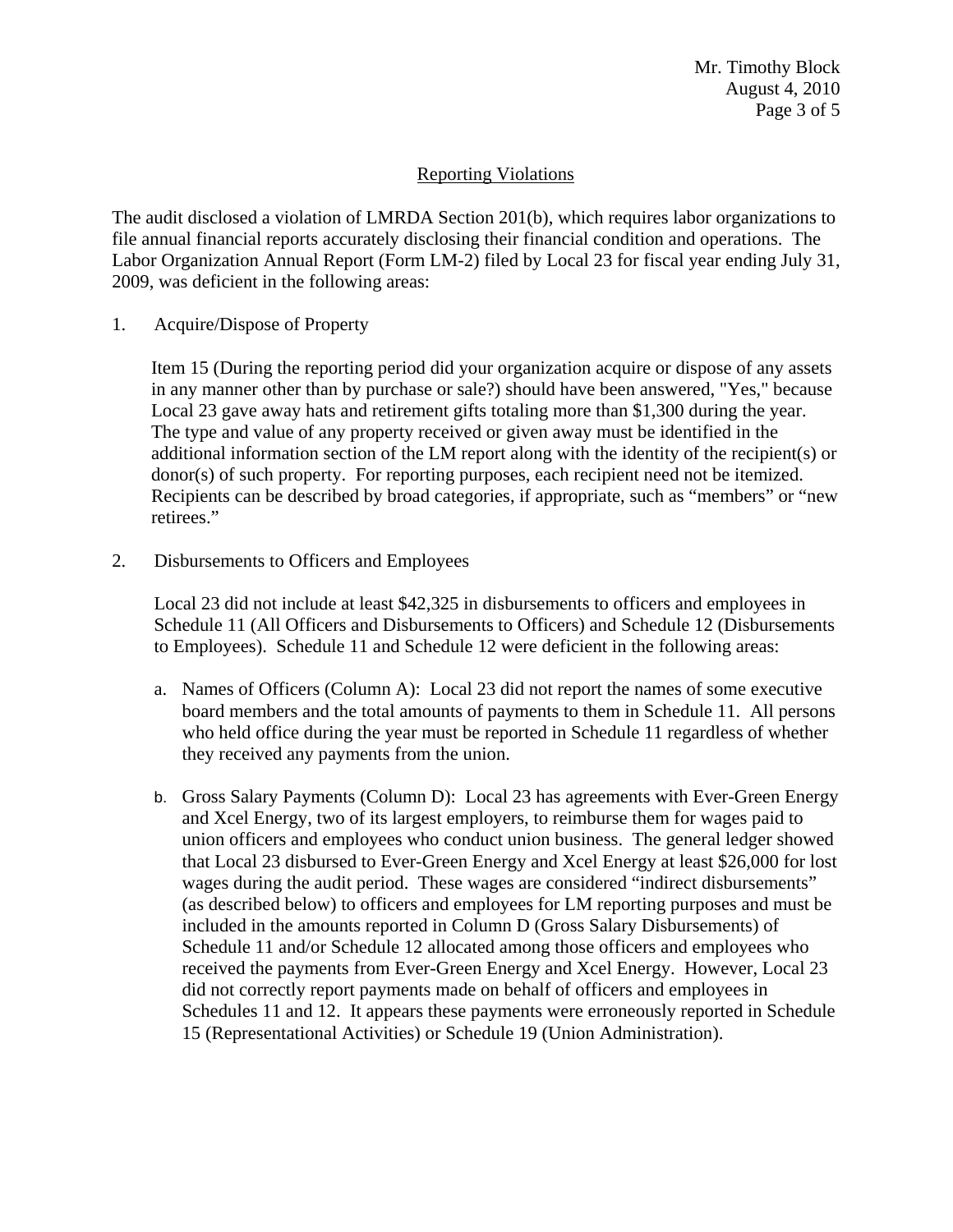- c. Allowances (Column E): The general ledger showed at least \$2,925 in payments to former Business Manager Joseph Plumbo for his cell phone and car allowance. However, only \$2,600 was reported in Allowances (Column E) in Schedule 11 for Mr. Plumbo. As noted in the LM-2 instructions, the total allowances made by direct and indirect disbursements to each officer must be entered in Column E. It appears the additional \$325 in allowance payments to Mr. Plumbo were erroneously reported in Schedule 15 or Schedule 18.
- d. Disbursements for Official Business (Column F): Local 23 reported no disbursements for official business in Column F (Disbursements for Official Business) of Schedule 11 and Schedule 12. The general ledger and vouchers show that Local 23 paid at least \$16,000 to some officers for reimbursed expenses. Officers and employees were reimbursed for airfare, lodging, and per diem when they traveled to conduct union meetings, arbitrations, and seminars. It appears that these payments were erroneously reported in Schedule 15 or Schedule 19.
- e. Withheld Taxes/Payroll Deductions: Local 23 reported gross dollar amounts instead of net disbursements at the bottom of Schedule 11 and Schedule 12. As noted on page 21 of the LM-2 Instructions, the total amount of withheld taxes, payroll deductions, and all other deductions are to be entered on Line 8 (Less Deductions). The LM-2 filing software will subtract Line 8 from Line 7 (Total Gross Disbursements) and enter the difference on Line 9.

Direct disbursements to officers and employees for reimbursement of expenses they incurred while conducting union business must be reported in Column F of Schedules 11 and 12 (Disbursements for Official Business). In addition, indirect disbursements made to another party (such as a credit card company) for business expenses union personnel incur must be reported in Column F of Schedules 11 and 12. However, indirect disbursements for business expenses union personnel incur for transportation by public carrier (such as an airline) and for temporary lodging expenses while traveling on union business must be reported in Schedules 15 through 19. Any direct or indirect disbursements to union personnel for expenses not necessary for conducting union business must be reported in Column G (Other Disbursements) of Schedules 11 and 12.

3. Failure to Itemize Disbursement

Local 23 did not properly report a "major" transaction in Schedule 18 (General Overhead). A "major" transaction includes any individual transaction of \$5,000 or more or total transactions to or from any single entity or individual that aggregate to \$5,000 or more during the reporting period and which the local cannot properly report elsewhere in Statement B. Local 23 paid an aggregate amount of \$5,900 to Xcel Energy during the audit period for utilities, but did not include a Schedule 18 to report the payments.